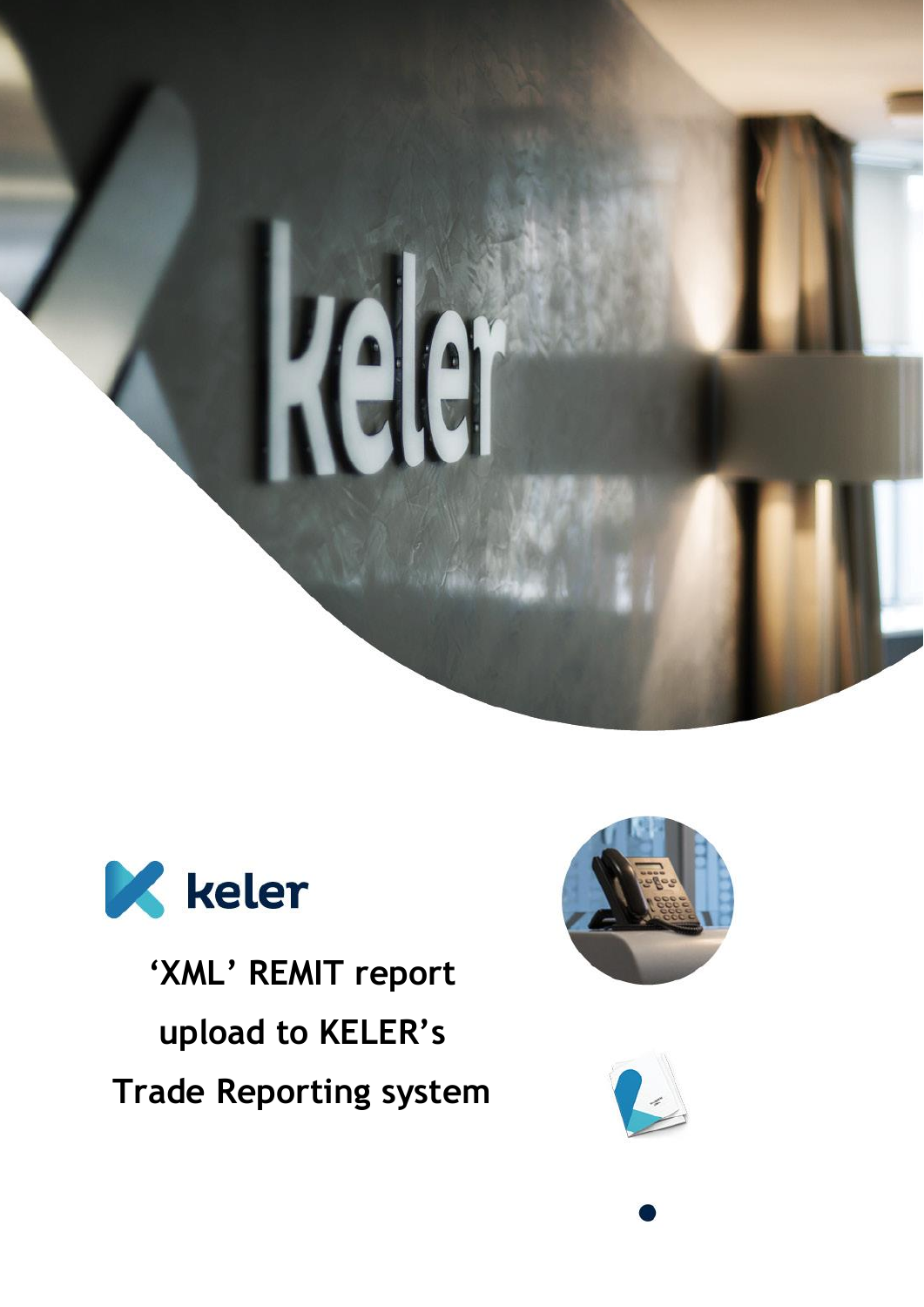

# **GENERAL INFORMATION**

The purpose of this document is to support our clients in sufficient completion of their reporting activity under REMIT. The primary focus of this document is the proper completion of XML REMIT reports and the so called direct 'interface upload' available in KELER's Trade Reporting system. Further information on the different functions of Trade Reporting system and other aspects of KELER's reporting service are available in various documents on KELER's website dedicated to REMIT.

KELER's dedicated REMIT site is available @:<https://remit.keler.hu/>

# **REPORT TYPES**

The first step is to decide which reporting schemes need to be applied for the client's specific trades.

The following 4 basic schemes are available:

- 1. **Standard contract reporting** (REMIT Table 1)
- 2. **Non-standard contract reporting** (REMIT Table 2)
- 3. **Power delivery contracts** (REMIT Table 3)
- 4. **Gas delivery contracts** (REMIT Table 4)

The following chart assists to identify which table need to be applied to report standard and non-standard contracts:

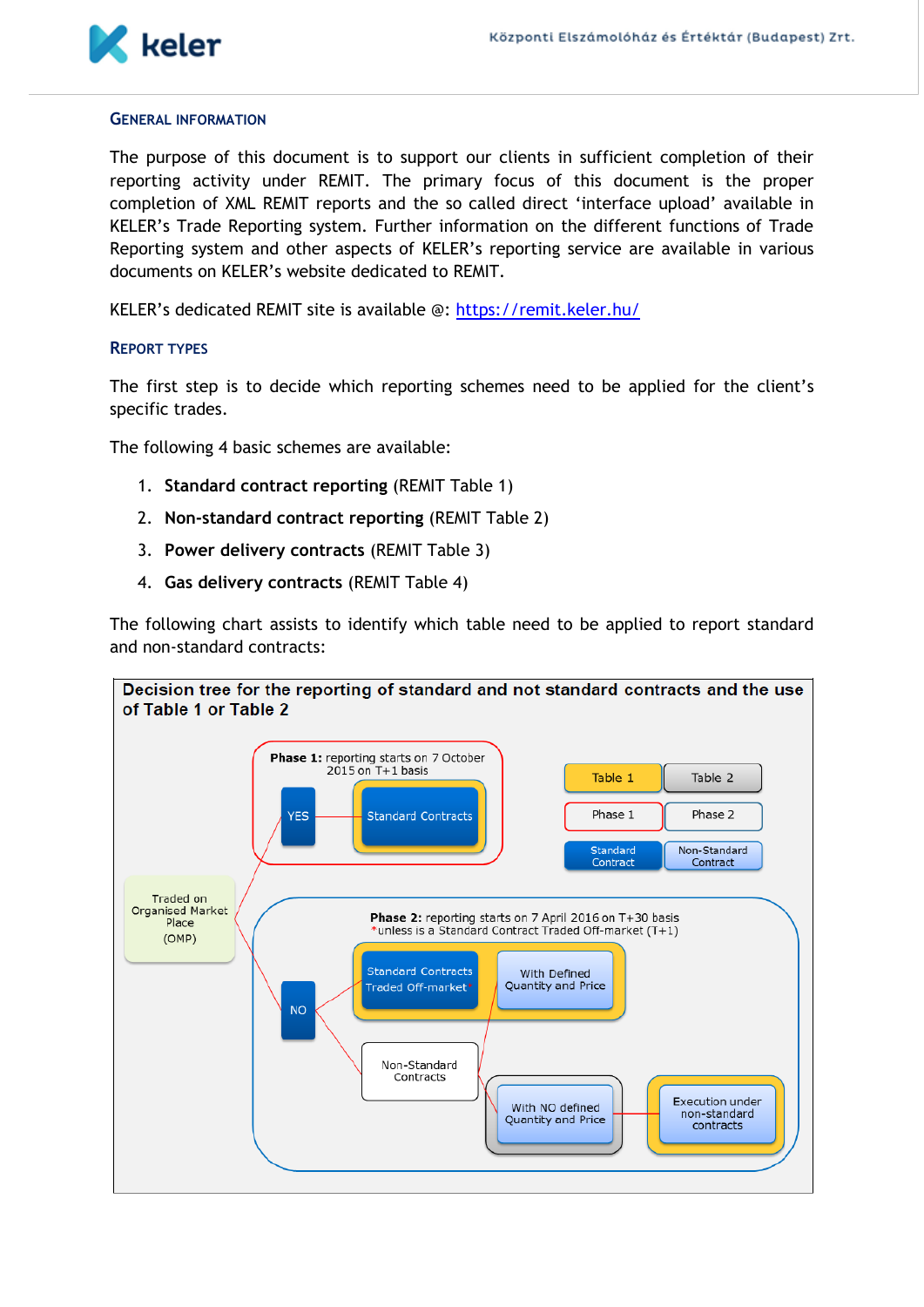

The most important notes to be highlighted from the above chart:

- $\checkmark$  When fulfilling the REMIT reporting obligation, REMIT Table 2 should only be applied in case there are no quantity and price defined in the trade concerned. In any other cases - regardless whether the trade itself is standard or non-standard – REMIT Table 1 must be used.
- $\checkmark$  Standard contracts need to be reported on a T+1 day basis. Any trade concluded on an organised market place (exchange) or the ones concluded outside of organised market places where the underlying product is listed on ACER's so called 'standard contract' list shall be considered 'standard contract'.

ACER continuously updates and publishes on its website the list of organised market places and standard contracts.

# **THE STRUCTURE OF REPORTS**

Standard contract reporting files are built up of three main parts:

- 1. Contract information;
- 2. Order information;
- 3. Trade information.

'Contract information' should provide details of the underlying product. 'Order information' include the data of orders initiated. Finally the details of the actual trade concluded shall be submitted to the 'Trade information' part. The already quoted 'Contract ID' and 'Order ID' are both included the 'Trade information' section in order to link the three parts.

The structure of non-standard reports follows the structure of the standard reports except there is no 'Order information' part in the template (order data is only required to be to be reported for trades concluded on organized market places).

REMIT Table 3 and REMIT Table 4 should be applied in case of power and gas delivery contracts to report primary and secondary capacity allocations.

It is important to note that REMIT Table 3 consists of 3 basic tables as follows:

- a) Electricity Bid
- b) Electricity Rights
- c) Electricity Total Allocation

Total Allocation template shall only by applied by the respective Transportation System Operator (TSO) for reporting primary capacity allocation results.

The "Electricity Bid" template should be applied to report secondary capacity trades concluded on exchanges, while the "Electricity Rights" template should be used to report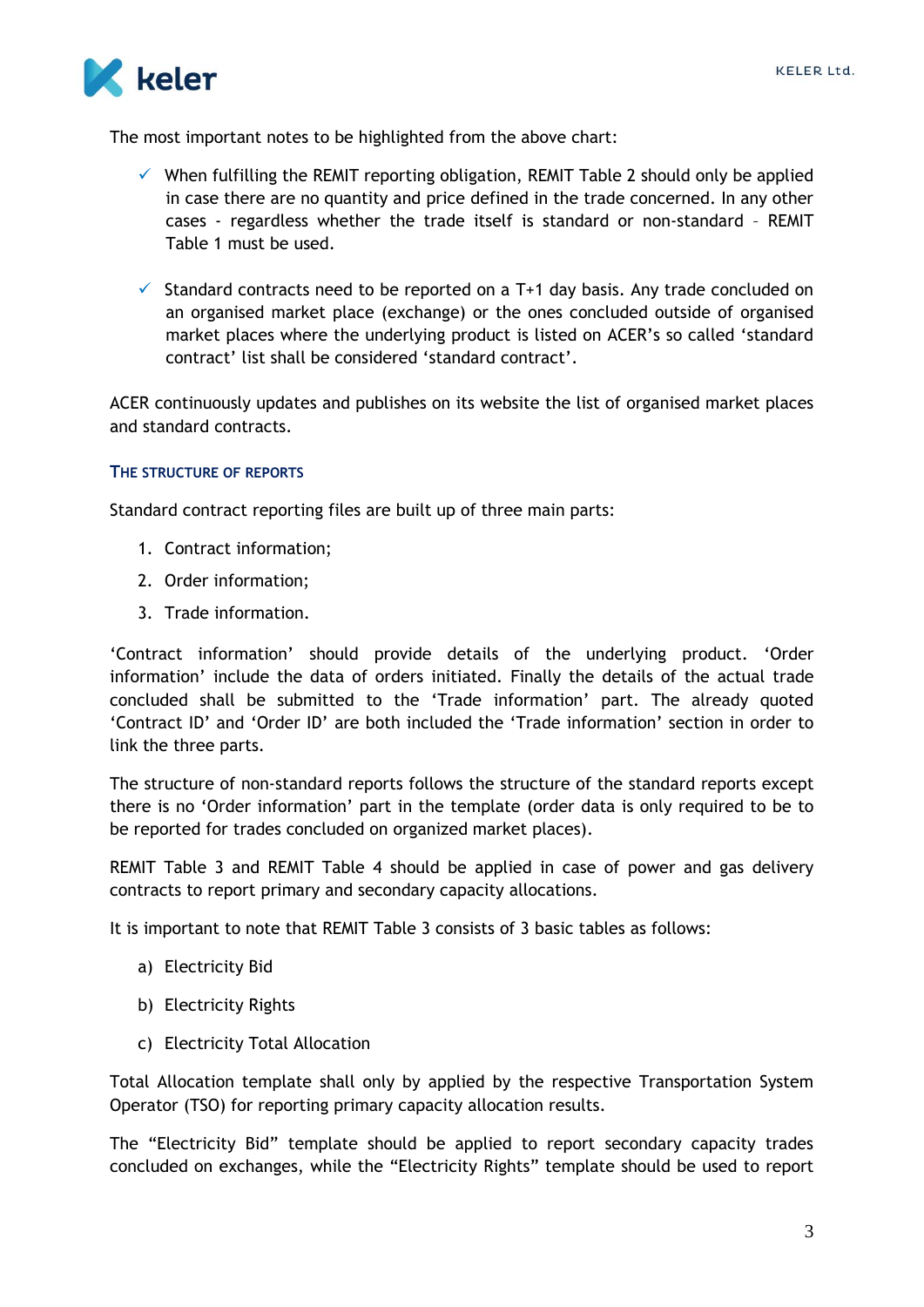

secondary capacity trades concluded outside of organised market places on a bilateral basis.

Similarly as REMIT Table 3 is applied in case of power transportation trades, REMIT Table 4 has been created to report primary and secondary capacity allocations in case of gas transportation.

# **COMPLETION OF XML REPORTING TEMPLATES**

Once the appropriate table is selected, the XML reporting template determined by ACER can be completed. KELER made no changes to the structure required by ACER however in order to ensure the proper format of XML files please use solely the XML reporting templates provided directly by KELER.

On ACER's website the following documents provide further information on the completion of XML template fields and their potential content or values.

- **Transaction Reporting User Manual (TRUM)**
- **Manual of Procedures (MoP) on data reporting**

The documents are available for download at: [https://www.acer-remit.eu/portal/public](https://www.acer-remit.eu/portal/public-documentation)[documentation](https://www.acer-remit.eu/portal/public-documentation)

TRUM describes in detail how to complete each field, one by one. For instance the indentification of the counterparties in a trade are introduced in the following:

| Data Field No (1) ID of the market participant or counterparty |  |  |  |  |  |
|----------------------------------------------------------------|--|--|--|--|--|
|----------------------------------------------------------------|--|--|--|--|--|

| No. | <b>Field Identifier</b>                      | <b>Description</b>                                                                                                                          |
|-----|----------------------------------------------|---------------------------------------------------------------------------------------------------------------------------------------------|
|     | ID of the market participant or counterparty | The market participant or counterparty on<br>whose behalf the record of transaction is<br>reported shall be identified by a unique<br>code. |

| <b>Description of Accepted Values</b> | Tvpe           | Length | <b>Examples</b>      |
|---------------------------------------|----------------|--------|----------------------|
| ACER code                             | Alphanumerical | 12     | C0643278W.EU         |
| LEI                                   |                | 20     | 1a2b3c4d5e6f7g8e9f0h |
| <b>BIC</b>                            |                | 11     | ACERSILJ500          |
| <b>EIC</b>                            |                | 16     | 10YCB-EUROPEU--8     |
| GLN/GS1 code                          |                | 13     | a1b2c3d4e5f6ɑ        |

#### Data Field No (2) Type of code used in field 1

| No. | <b>Field Identifier</b>      | <b>Description</b>                                                                                                                                              |
|-----|------------------------------|-----------------------------------------------------------------------------------------------------------------------------------------------------------------|
|     | Type of code used in field 1 | ACER registration code, Legal Entity<br>Identifier (LEI), Bank Identifier Code<br>(BIC), Energy Identification Code (EIC),<br>Global Location Number (GLN/GS1). |

| <b>Description of Accepted Values</b> | <b>Type</b> | Length $ $ | <b>Examples</b> |
|---------------------------------------|-------------|------------|-----------------|
| ACER code                             | Text        |            | <b>ACE</b>      |
| LEI                                   |             |            | LEI             |
| <b>BIC</b>                            |             | 2<br>ت     | <b>BIC</b>      |
| <b>EIC</b>                            |             | 3          | <b>EIC</b>      |
| GLN/GS1 code                          |             |            | <b>GLN</b>      |

This field identifies the type of code used in field 1. For example, if an LEI code is used to identify the market participant in field 1 (e.g. 1a2b3c4d5e6f7g8e9f0h), the accepted value in field 2 is "LEI". If an ACER code is used in field 1 (e.g. C0643278W.EU), the accepted value is "ACE". The same principle applies to BIC, EIC and GLN/GS1 codes.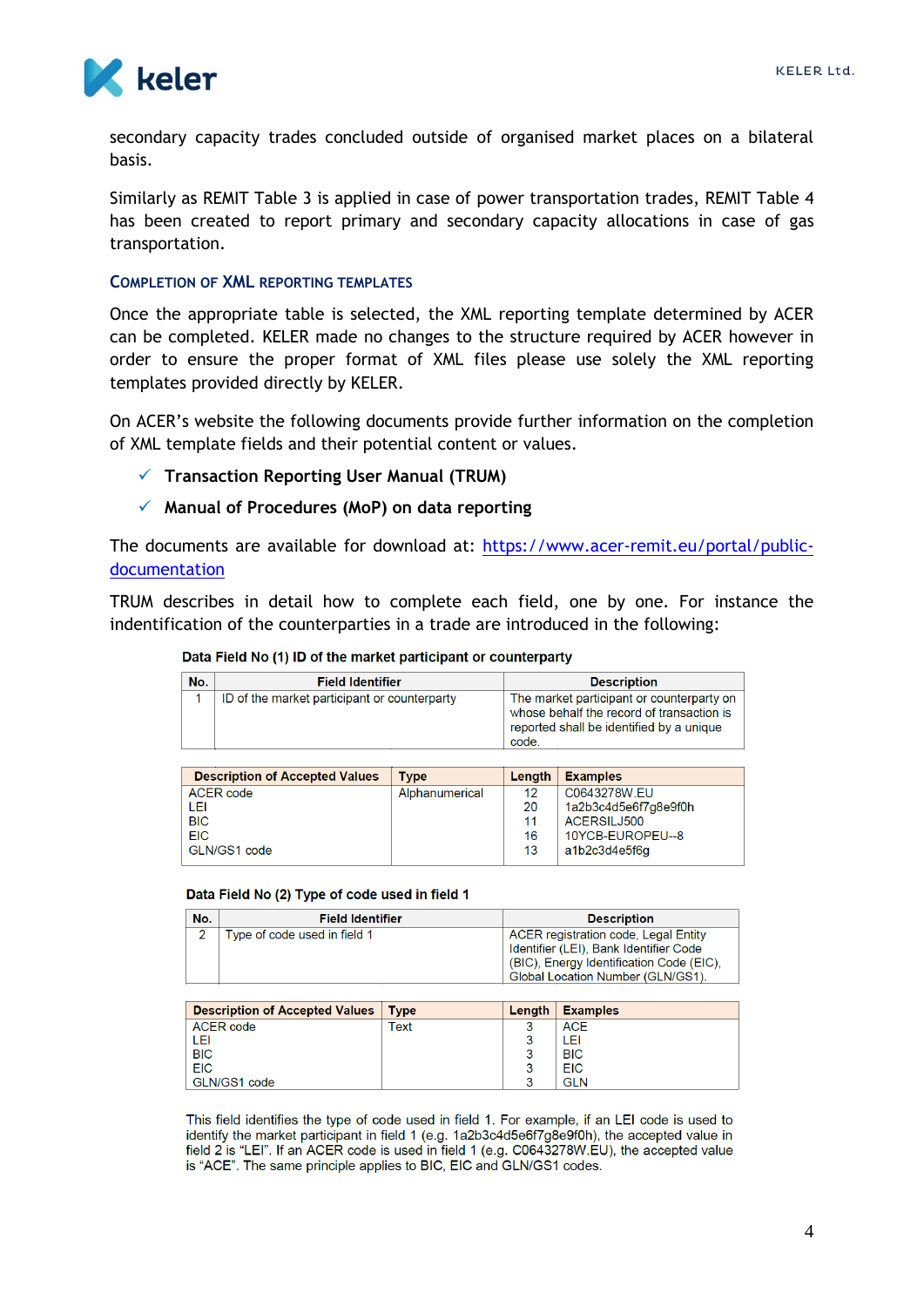

As per the above, there are 5 options altogether to identify the counterparties of a trade.

The counterparty ID shall appear in an XML template as follows:

# <id0fMarketParticipant> <lei>529900NBAY9I5MFFX016</lei> </id0fMarketParticipant>

The type of the ID and the ID number itself is quoted.

KELER provides its clients with sample messages and an XSDL-WSD structure that includes data mandatory to be quoted in the different tables. Mandatory fields are also highlighted in the TRUM.

One of the quickest ways to edit an XML is to open it with the Notepad ++ program (available for downloaded free), then the various field values can be inserted.

Screeonshot on how to open an XML with Notepad ++:

| proba13szombatws<br>e                                                 |                                       | 2015.11.06. 17:22 | XML fájl | 3 KB        |  |  |  |  |
|-----------------------------------------------------------------------|---------------------------------------|-------------------|----------|-------------|--|--|--|--|
| proba12szombatws<br>e                                                 | 2015.11.06. 17:22<br>3 KB<br>XML fájl |                   |          |             |  |  |  |  |
| proba11szombatws<br>e                                                 |                                       | 2015.11.06. 17:21 | XML fájl | 3 KB        |  |  |  |  |
| proba!<br><b>Megnyitás</b>                                            |                                       | 2015.11.06. 17:19 | XML fájl | 3 KB        |  |  |  |  |
| e<br>probal<br>Szerkesztés a Microsoft SharePoint Designer programmal |                                       | 2015.11.06. 17:18 | XML fájl | 3 KB        |  |  |  |  |
| e<br>probal<br>Szerkesztés                                            |                                       | 2015.11.06. 17:18 | XML fájl | 5 KB        |  |  |  |  |
| e<br>probat<br>7-Zip                                                  | ь                                     | 2015.11.06. 17:17 | XML fáil | 4 KB        |  |  |  |  |
| ê<br>probal <sub>2</sub><br>Edit with Notepad++                       |                                       | 2015.11.06. 17:16 | XML fájl | 4 KB        |  |  |  |  |
| e<br>proba-<br>Scan for Viruses                                       |                                       | 2015.11.06. 17:13 | XML fájl | 5 KB        |  |  |  |  |
| ê<br>proba <sup>1</sup><br>Társítás                                   | r                                     | 2015.11.06. 17:12 | XML fájl | 4 KB        |  |  |  |  |
| ê<br>proba <sub>4</sub>                                               |                                       | 2015.11.06. 17:11 | XML fájl | 5 KB        |  |  |  |  |
| <b>TortoiseSVN</b><br>proba: 1                                        | r                                     | 2015.11.06. 17:11 | XML fájl | 6 KB        |  |  |  |  |
| ê<br>Korábbi verziók visszaállítása<br>proba <sup>1</sup>             |                                       | 2015.11.06. 16:52 | XML fájl | 3 KB        |  |  |  |  |
| ê<br>proba <sup>1</sup><br>Küldés                                     | r                                     | 2015.11.06. 16:38 | XML fájl | 3 KB        |  |  |  |  |
| ê<br>proba <sup>-</sup><br>Kivágás                                    |                                       | 2015.11.06. 16:37 | XML fájl | 3 KB        |  |  |  |  |
| e<br>proba)<br>Másolás                                                |                                       | 2015.11.06. 16:32 | XML fájl | 3 KB        |  |  |  |  |
| e<br>proba <sup>-</sup>                                               |                                       | 2015.11.06. 16:32 | XML fájl | 3 KB        |  |  |  |  |
| Parancsikon létrehozása<br>e<br>proba <sup>1</sup>                    |                                       | 2015.11.03.11:51  | XML fájl | 3 KB        |  |  |  |  |
| Törlés<br>ê<br>proba <sup>-</sup>                                     |                                       | 2015.11.03. 11:42 | XML fájl | 3 KB        |  |  |  |  |
| Átnevezés<br>ê<br>probal                                              |                                       | 2015.11.03.11:38  | XML fájl | <b>5 KB</b> |  |  |  |  |
| e<br>probal<br>A fájlt tartalmazó mappa megnyitása                    |                                       | 2015.11.03. 11:37 | XML fájl | 5 KB        |  |  |  |  |
| e<br>proba <sup>1</sup><br>Tulajdonságok                              |                                       | 2015.11.02. 22:22 | XML fájl | 4 KB        |  |  |  |  |
| probaz                                                                |                                       | 2015.11.02.22:22  | XML fájl | 5 KB        |  |  |  |  |
| proba2ws                                                              |                                       | 2015.11.02.22:22  | XML fájl | 5 KB        |  |  |  |  |
| e proba3                                                              |                                       | 2015.11.02.22:22  | XML fájl | 6 KB        |  |  |  |  |
|                                                                       |                                       |                   |          |             |  |  |  |  |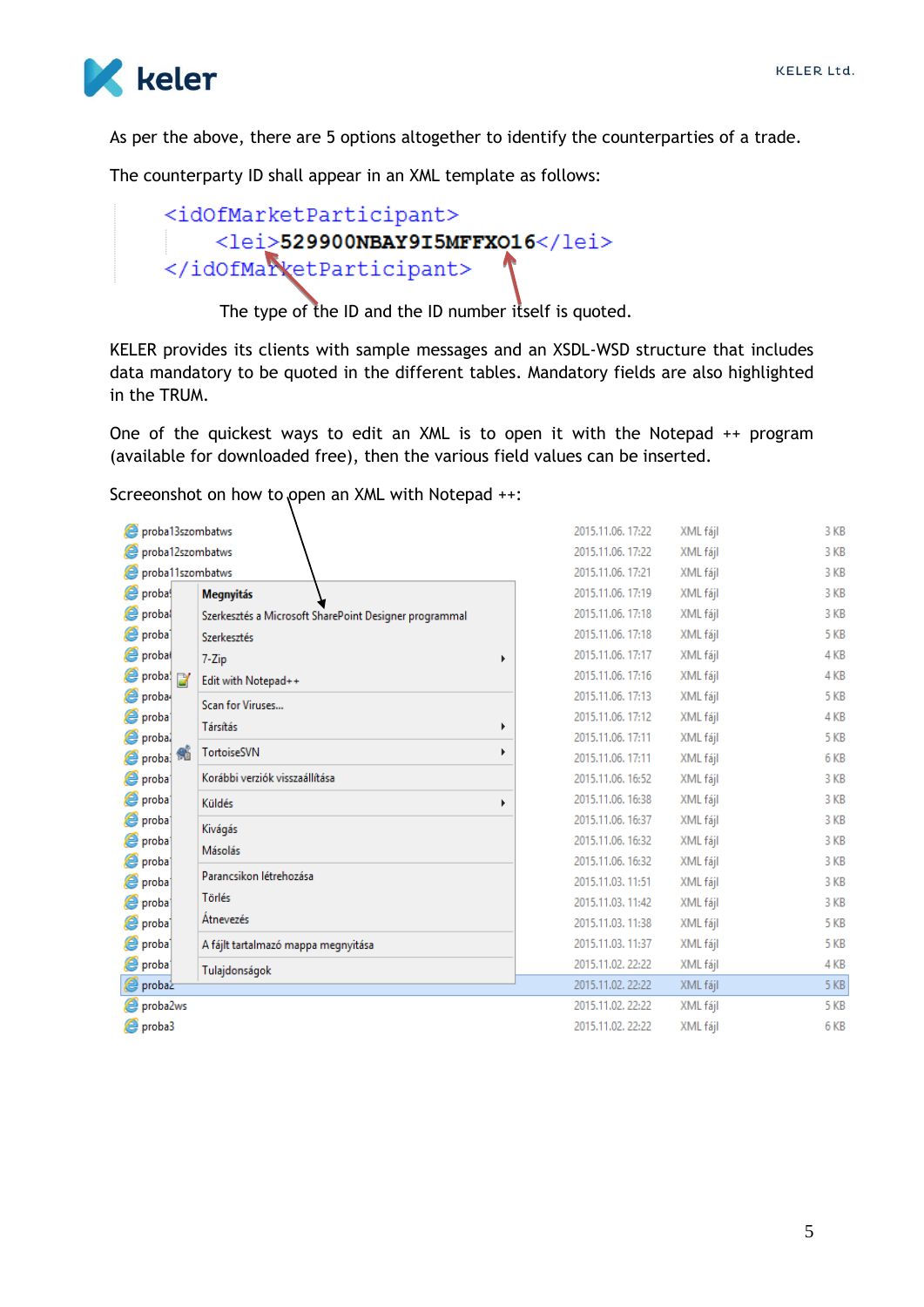

Once opened, the XML appears as follows:

| Y               | *\\Fserver3\userhome\$\szarkaq\My Documents\REMIT\REMIT mintafájlok\jelentések kedd\proba2.xml - Notepad++                                     |
|-----------------|------------------------------------------------------------------------------------------------------------------------------------------------|
|                 | File Edit Search View Encoding Language Settings Macro Run TextFX Plugins Window ?                                                             |
|                 | 8 2 2 2 3 4 3 4 4 4 4 4 4 4 4 4 4 5 7 F 8 8 8 8 8 8 8 8 8 8 8 8 8 8 8 8 8                                                                      |
|                 | 20151209 REMITTable1 V2 B00009813.HU 3xml   9 RT0004662016021610000375752xml   9 0222 0xml   9 proba2xml                                       |
|                 | xml version="1.0" encoding="UTF-8"?                                                                                                            |
| $\overline{2}$  | E <remittable1 xmlns="http://www.acer.europa.eu/REMIT/REMITTable1 V1.xsd" xmlns:xsi="http://www.w3.org/2001/XMLSchema-instance"></remittable1> |
| 3               | <reportingentityid></reportingentityid>                                                                                                        |
| $\overline{4}$  | <ace>B00009813.HU</ace>                                                                                                                        |
| 5               |                                                                                                                                                |
| 6               | <contractlist></contractlist>                                                                                                                  |
|                 | $<$ contract>                                                                                                                                  |
| 8               | <contractid>Aj1 21YEU NG 20151103T12:00</contractid>                                                                                           |
| 9               | <contractname>CEGHSPOT Day Ahead</contractname>                                                                                                |
| 10              | <contracttype>CO</contracttype>                                                                                                                |
| 11              | <energycommodity>NG</energycommodity>                                                                                                          |
| 12.             | <settlementmethod>P</settlementmethod>                                                                                                         |
| 13              | <organisedmarketplaceidentifier></organisedmarketplaceidentifier>                                                                              |
| 14              | <mic>KCEG</mic>                                                                                                                                |
| 15              |                                                                                                                                                |
| 16              | <contracttradinghours></contracttradinghours>                                                                                                  |
| 17              | <starttime>00:00:00Z</starttime>                                                                                                               |
| 18              | <endtime>24:00:00Z</endtime>                                                                                                                   |
| 19              |                                                                                                                                                |
| 20              | <lasttradingdatetime>2015-11-02T12:00:00+02:00</lasttradingdatetime>                                                                           |
| 21              | <deliverypointorzone>21Y00000000009E</deliverypointorzone>                                                                                     |
| 22              | <delivervstartdate>2015-11-03</delivervstartdate>                                                                                              |
| 23              | <deliveryenddate>2015-11-04</deliveryenddate>                                                                                                  |
| 24              | <loadtype>GD</loadtype>                                                                                                                        |
| 25              | <deliveryprofile></deliveryprofile>                                                                                                            |
| 26              | <loaddeliverystarttime>10:00:00</loaddeliverystarttime>                                                                                        |
| 27              | <loaddeliveryendtime>11:00:00</loaddeliveryendtime>                                                                                            |
| 28              |                                                                                                                                                |
| 29              |                                                                                                                                                |
| 30              |                                                                                                                                                |
| 31<br>Ė         | <orderlist></orderlist>                                                                                                                        |
| 32 <sub>2</sub> | $20rd$ ar $P$ anort $\lambda$                                                                                                                  |

Once the required reporting data is inserted to the XML, it can be uploaded to KELER's Trade Reporting system:

| <b>Upload report</b> | <b>EMIR Monitoring</b>     | <b>REMIT Monitoring</b>     | <b>General Monitoring</b> | <b>Daily inspections</b>                                  | <b>User information</b>                                  | <b>Fee analytics</b> | <b>Options</b>                 |
|----------------------|----------------------------|-----------------------------|---------------------------|-----------------------------------------------------------|----------------------------------------------------------|----------------------|--------------------------------|
|                      |                            |                             |                           |                                                           |                                                          |                      |                                |
|                      |                            |                             |                           |                                                           |                                                          |                      |                                |
|                      |                            | Browsing                    |                           |                                                           |                                                          |                      |                                |
|                      | <b>Upload REMIT report</b> | <b>User: Szarka Gergely</b> |                           | Client: Központi Elszámolóház és Értéktár (Budapest) Zrt. | <b>Time lock: 49:04</b><br><b>Trade Reporting System</b> |                      | Version: TREP.030.KEL-SNAPSHOT |

Once uploaded, prior to approving the file for forwarding, Trade Reporting system performs a format and logical verification on the file. In case an erroneous field is identified, a pop-up message shall inform the user. Further information shall be available on the exact error by clicking on 'Details' for more details – in this case the LEI code stated is shorter than expected).

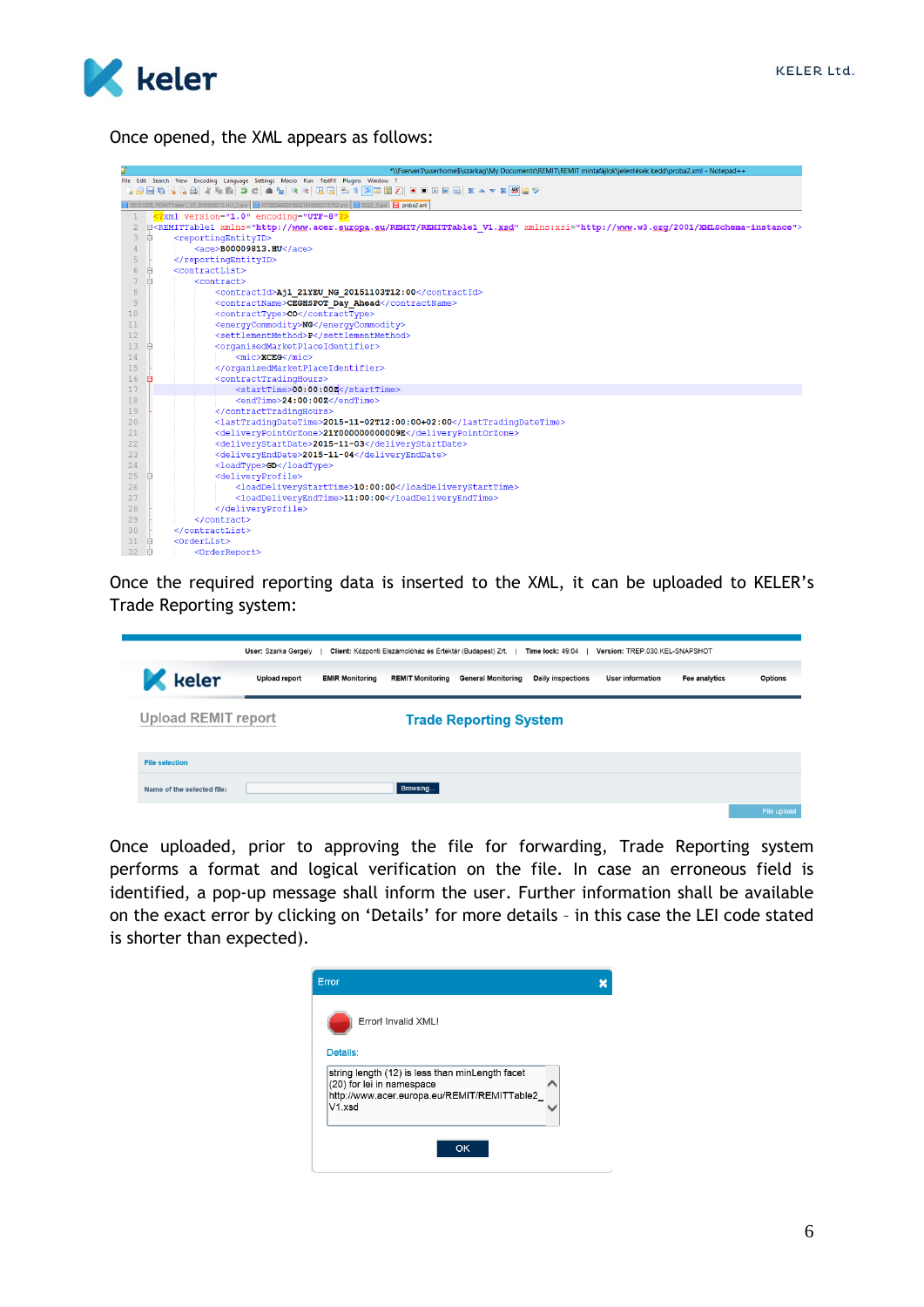

# **THE SO CALLED 'INTERFACE UPLOAD' TO TRADE REPORTING SYSTEM**

In addition to XML file upload, KELER's Trade Reporting system provides an option to insert reporting data directly to the interface via the system's built-in reporting fields.

First, the appropriate template needs to be selected in the REMIT 'Report data' menu item.

|                                                             | User: Szarka Gergely                                                         |                        | Client: Központi Elszámolóház és Értéktár (Budapest) Zrt. |                               | Time loo |
|-------------------------------------------------------------|------------------------------------------------------------------------------|------------------------|-----------------------------------------------------------|-------------------------------|----------|
| <b>K</b> keler                                              | <b>Upload report</b>                                                         | <b>EMIR Monitoring</b> | <b>REMIT Monitoring</b>                                   | <b>General Monitoring</b>     | Daily    |
| <b>Upload REMIT report data</b><br>Upload REMIT report data |                                                                              |                        |                                                           | <b>Trade Reporting System</b> |          |
| <b>Template type selection</b>                              |                                                                              |                        |                                                           |                               |          |
| <b>Template type:</b>                                       | <b>Non-standard Contract Reporting</b><br><b>Standard Contract Reporting</b> |                        | $\overline{\phantom{a}}$                                  |                               |          |
|                                                             | Non-standard Contract Reporting<br>Gas Allocations                           |                        |                                                           |                               |          |
|                                                             | <b>Bid Market Document</b>                                                   |                        |                                                           |                               |          |
|                                                             | <b>Rights Market Document</b><br><b>Total Allocation Results</b>             |                        |                                                           |                               |          |

Once the template is selected, report data can be easily entered manually, finally the completed template can be saved. It is highly suggested to save templates on a "counterparty level", thus later only the changing trade details need to be updated while counterparty details and other fix data won't need to be reinserted.

Within the templates, the fields marked with asterisks are mandatory to be completed:

| Non Standard Contract Reporting   | <b>Trade List</b> | <b>Non Standard Contract Report</b> |
|-----------------------------------|-------------------|-------------------------------------|
| Record Seq Number: *              |                   | Φ                                   |
| Id Of Market Participant: *       |                   | O<br>Edit                           |
| Other Market Participant: *       |                   | Contains 0 element <b>a</b><br>Edit |
| Beneficiary Identification:       |                   | Contains 0 element<br>Edit          |
| Trading Capacity: *               |                   | $\overline{\phantom{a}}$            |
| Buy Sell Indicator: *             |                   | $\overline{\phantom{a}}$            |
| Contract Id: *                    |                   | Φ                                   |
| Contract Date: *                  |                   | $\frac{28}{31}$                     |
| Contract Type: *                  |                   | $\overline{\phantom{a}}$            |
| Energy Commodity: *               |                   | Contains 0 element<br>Edit          |
| Price Or Price Formula:           |                   | Edit                                |
| <b>Estimated Notional Amount:</b> |                   | Edit                                |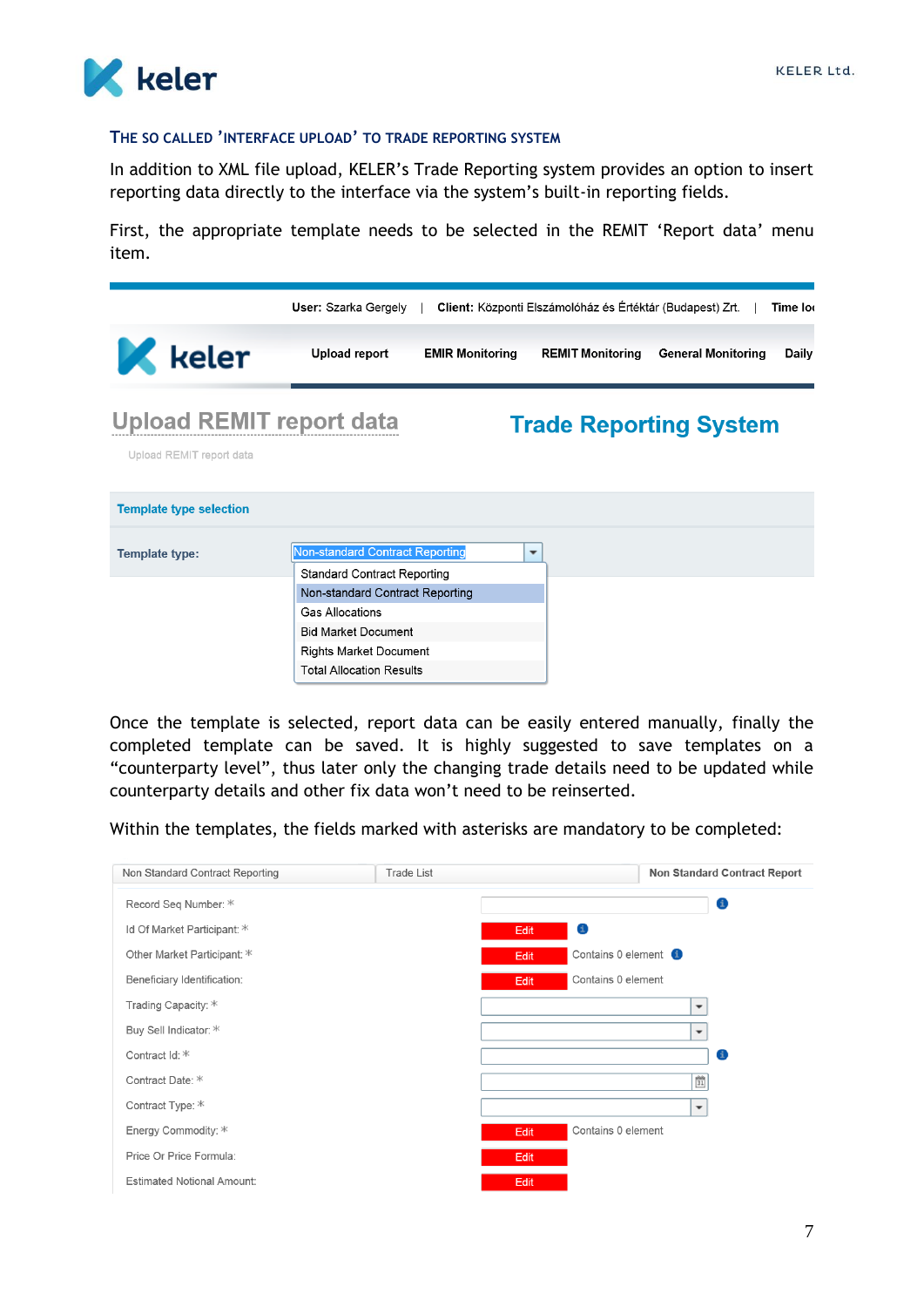

Once each field is completed, the report can be sent by clicking on "Send report".

Naturally, Trade Reporting system performs the same format and logical verification as in case of XML file upload and provides feedback in a pop-up message.

# **REPORTING OF BACKLOADING AND BILATERAL (OTC)TRADES**

There is no specific template to report backloading or bilateral trades among the templates published by ACER. By default, REMIT Table 1 should be applied to report both types. The only exception is when there is no defined quantity and price available for the trade: in such cases REMIT Table 2 shall be applicable.

In case of backloading and bilateral trades the type of report can be quoted in the 'Contract Id' field as follows:

### *Backloading:*

#### $-$  <contractList>

- $-$  <contract>
	- <contractId>NA</contractId> <contractName>BACKLOADING</contractName>

# *Bilateral trade:*

```
- <contract>
<contractId>NA</contractId>
<contractName>BILCONTRACT</contractName>
```
# **TRADE REPORTING SAMPLES ISSUED BY ACER**

Completed trade reporting samples are also available at the above quoted website of ACER.

TRUM Annex II. covers the individual business cases and data necessary for their reporting in a table (Annex II. – Examples of transaction reporting – version 2.1. is the most recent version). In addition, the XMLs files required to report the business cases stated in Annex II are also available for downloaded ACER's website. (Annex II. Section 2 V1 XML Trade Examples).

The following screenshot points you at the right direction how to access these documents on ACER's website.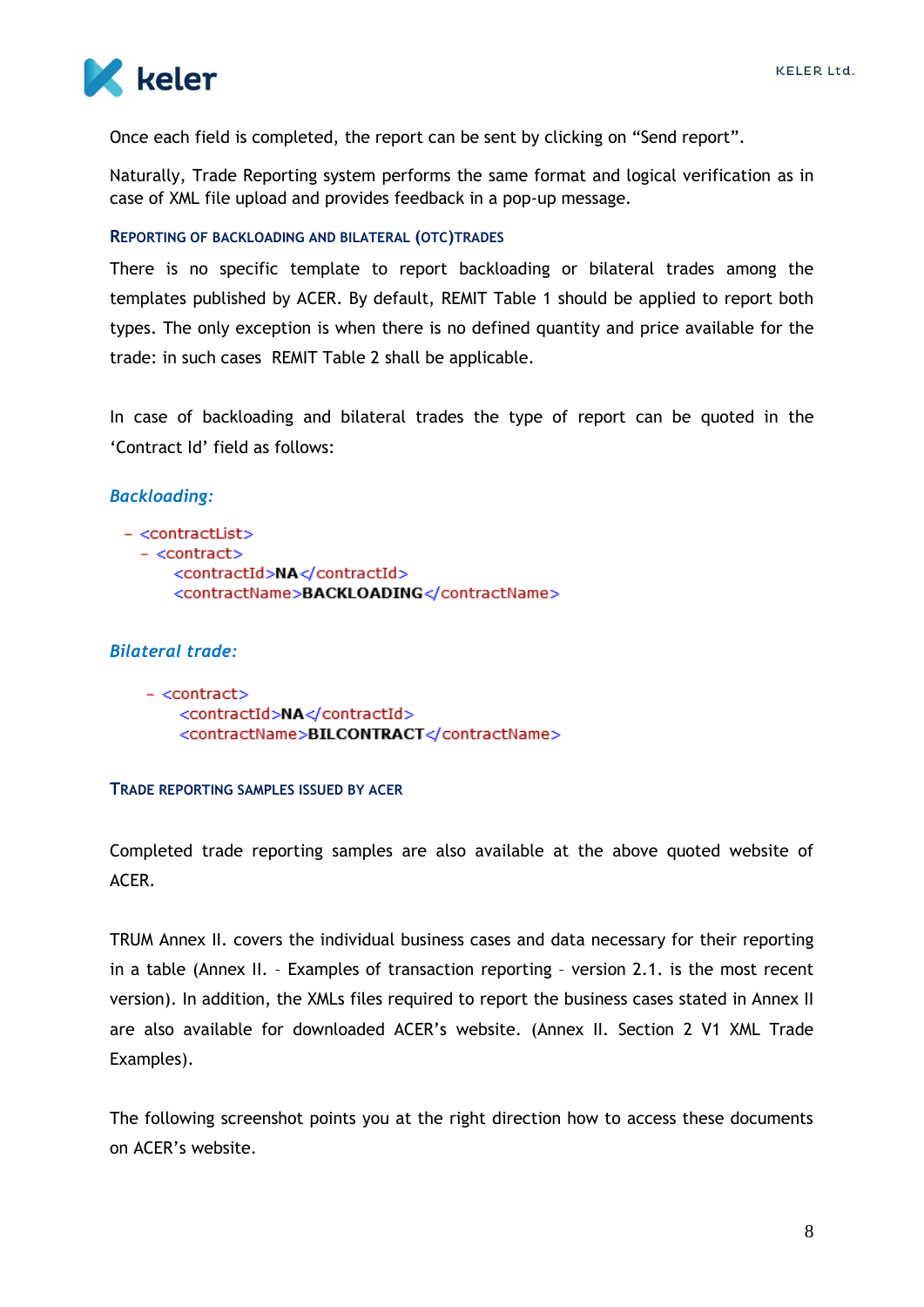

| <b>Energy Regulators</b>                                     | ARIS                                                                          | <b>ACER REMIT Information System</b>           |                     |                                                          |                                                                                                        |             |   |
|--------------------------------------------------------------|-------------------------------------------------------------------------------|------------------------------------------------|---------------------|----------------------------------------------------------|--------------------------------------------------------------------------------------------------------|-------------|---|
| <b>European Register</b><br>of Market<br><b>Participants</b> | List of<br>Organised<br><b>Market Places</b>                                  | List of<br><b>Standard</b><br><b>Contracts</b> | <b>List of RRMs</b> | <b>List of Inside</b><br>Information<br><b>Platforms</b> | ARIS Applications +                                                                                    | Documents - |   |
|                                                              | Home » Documents » All documents                                              |                                                |                     |                                                          |                                                                                                        | Search      | Q |
|                                                              |                                                                               |                                                |                     |                                                          | Transaction Reporting User Manual (TRUM) - Last update 30 September 2015                               |             |   |
|                                                              | ANNLA I - Data Herus VI.U                                                     |                                                |                     |                                                          |                                                                                                        |             |   |
| Α                                                            | <u> NNEX II - Examples of transaction reporting - Last update 16 February</u> |                                                |                     |                                                          | 016                                                                                                    |             |   |
|                                                              | <b>Annex II Section 1 V1 XML Trade Examples</b>                               |                                                |                     |                                                          |                                                                                                        |             |   |
|                                                              | Annex II Section 2 V1 XML Trade Examples - Last update 6 February 2016        |                                                |                     |                                                          |                                                                                                        |             |   |
|                                                              |                                                                               |                                                |                     |                                                          | ANNEX III - Reporting of REMIT derivatives contracts under REMIT and EMIR - Last update 6 October 2015 |             |   |
|                                                              | ANNEX IV - Guidance on UTI v1.0 - Last update 16 February 2016                |                                                |                     |                                                          |                                                                                                        |             |   |
|                                                              | ANNEX V - Abbreviations v1 0                                                  |                                                |                     |                                                          |                                                                                                        |             |   |
|                                                              | How to submit trading examples for the Annex II of the TRUM                   |                                                |                     |                                                          |                                                                                                        |             |   |
|                                                              | <b>Annex II Section 1 - Trade Template</b>                                    |                                                |                     |                                                          |                                                                                                        |             |   |
|                                                              | <b>Annex II Section 2 - Trade Template</b>                                    |                                                |                     |                                                          |                                                                                                        |             |   |
|                                                              | Table1 vs Schema T1 mapping                                                   |                                                |                     |                                                          |                                                                                                        |             |   |
|                                                              | Table2 vs Schema T2 mapping                                                   |                                                |                     |                                                          |                                                                                                        |             |   |

# **EXCEL FILE CONVERTER**

In the past weeks, we have been approached by clients seeking for a solution to report bilateral (OTC) trades in excels spreadsheets.

As ACER expects licensed RRMs to submit XML format reports, we have no room to forward excel spreadsheets to them.

However, in order to support our clients in meeting the reporting obligation further, we created a so-called 'excel converter'.

The required XML file can be easily generated once the excel converter spreadsheet is completed. The converter can be downloaded at our REMIT website: <https://english.remit.keler.hu/Documents/> - under 'Samples files'.

The converter provides support for generating XML reporting files for OTC trades with the following details: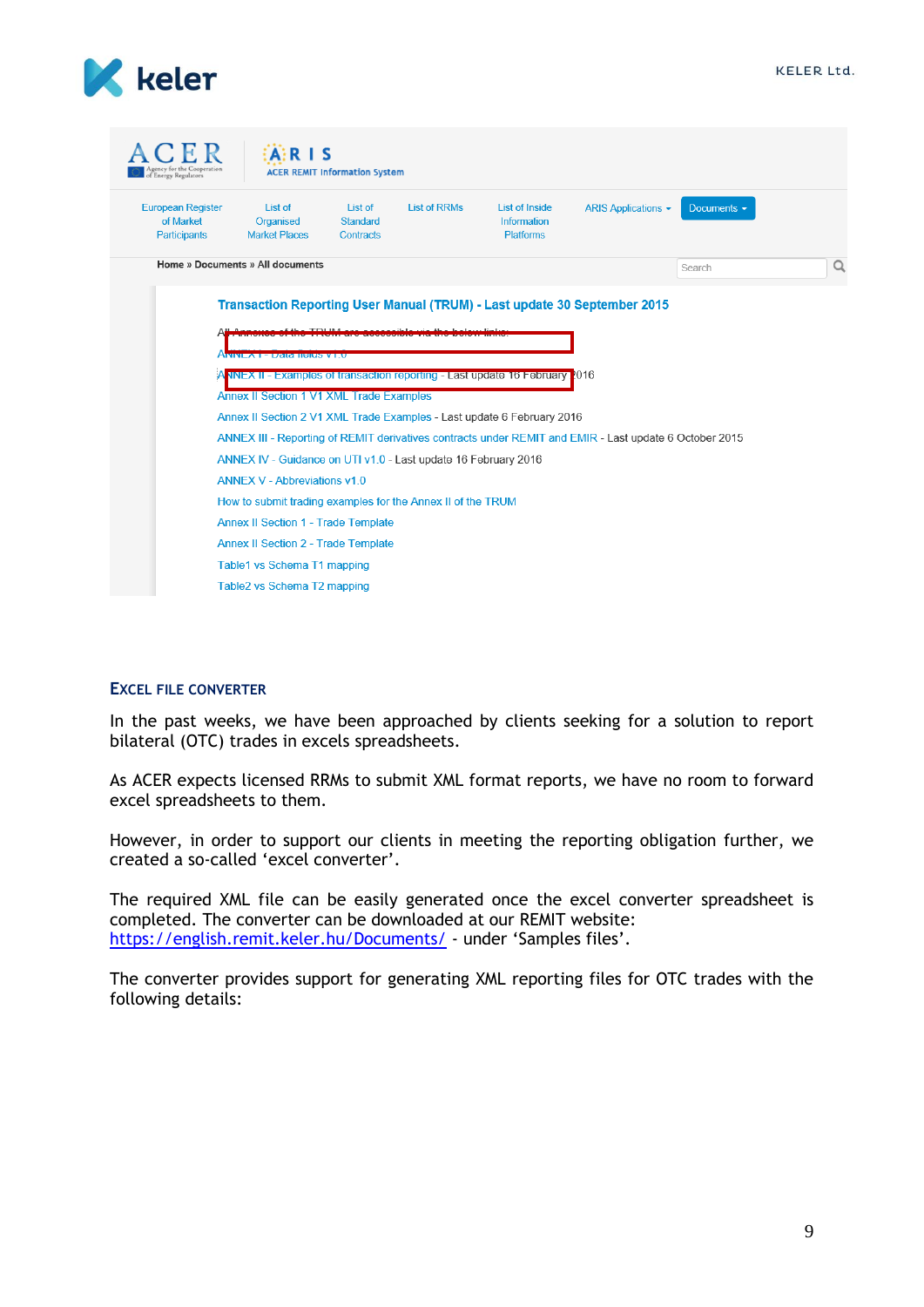

| <b>Field name</b>                   |                          | <b>Remark</b>             |
|-------------------------------------|--------------------------|---------------------------|
|                                     | Field cannot be modified | KELER's ACER code to be   |
| reportingEntityID                   |                          | entered always            |
| contractId                          | Field cannot be modified | Always NA                 |
| contractName                        | Field cannot be modified | <b>Always BILCONTRACT</b> |
| contractType                        |                          |                           |
| energyCommodity                     |                          |                           |
| settlementMethod                    |                          |                           |
| organisedMarketPlaceIdentifier      | Field cannot be modified | <b>Always XBIL</b>        |
| contractTradingHours startTime      |                          |                           |
| contractTradingHours endTime        |                          |                           |
| lastTradingDateTime                 |                          |                           |
| deliveryPointOrZone                 |                          |                           |
| deliveryStartDate                   |                          |                           |
| deliveryEndDate                     |                          |                           |
| duration                            |                          |                           |
| loadType                            |                          |                           |
| <b>loadDeliveryStartDate</b>        |                          |                           |
| <b>loadDeliveryEndDate</b>          |                          |                           |
| daysOfTheWeek                       |                          |                           |
| <b>loadDeliveryStartTime</b>        |                          |                           |
| loadDeliveryEndTime                 |                          |                           |
| RecordSeqNumber                     | Field cannot be modified | Always 1                  |
| idOfMarketParticipant               |                          |                           |
| otherMarketParticipant              |                          |                           |
| tradingCapacity                     |                          |                           |
| buySellIndicator                    |                          |                           |
| contractid                          | Field cannot be modified | <b>Always NA</b>          |
| organisedMarketPlaceIdentifier      | Field cannot be modified | Always XBIL               |
| transactionTime                     |                          |                           |
| executionTime                       |                          |                           |
| uniqueTransactionIdentifier         |                          |                           |
| price<br>priceCurrency              |                          |                           |
| notionalAmount                      |                          |                           |
| notionalCurrency                    |                          |                           |
| quantity value                      |                          |                           |
| quantity unit                       |                          |                           |
| totalNotionalContractQuantity value |                          |                           |
| totalNotionalContractQuantity unit  |                          |                           |
| actionType                          |                          |                           |
|                                     |                          |                           |